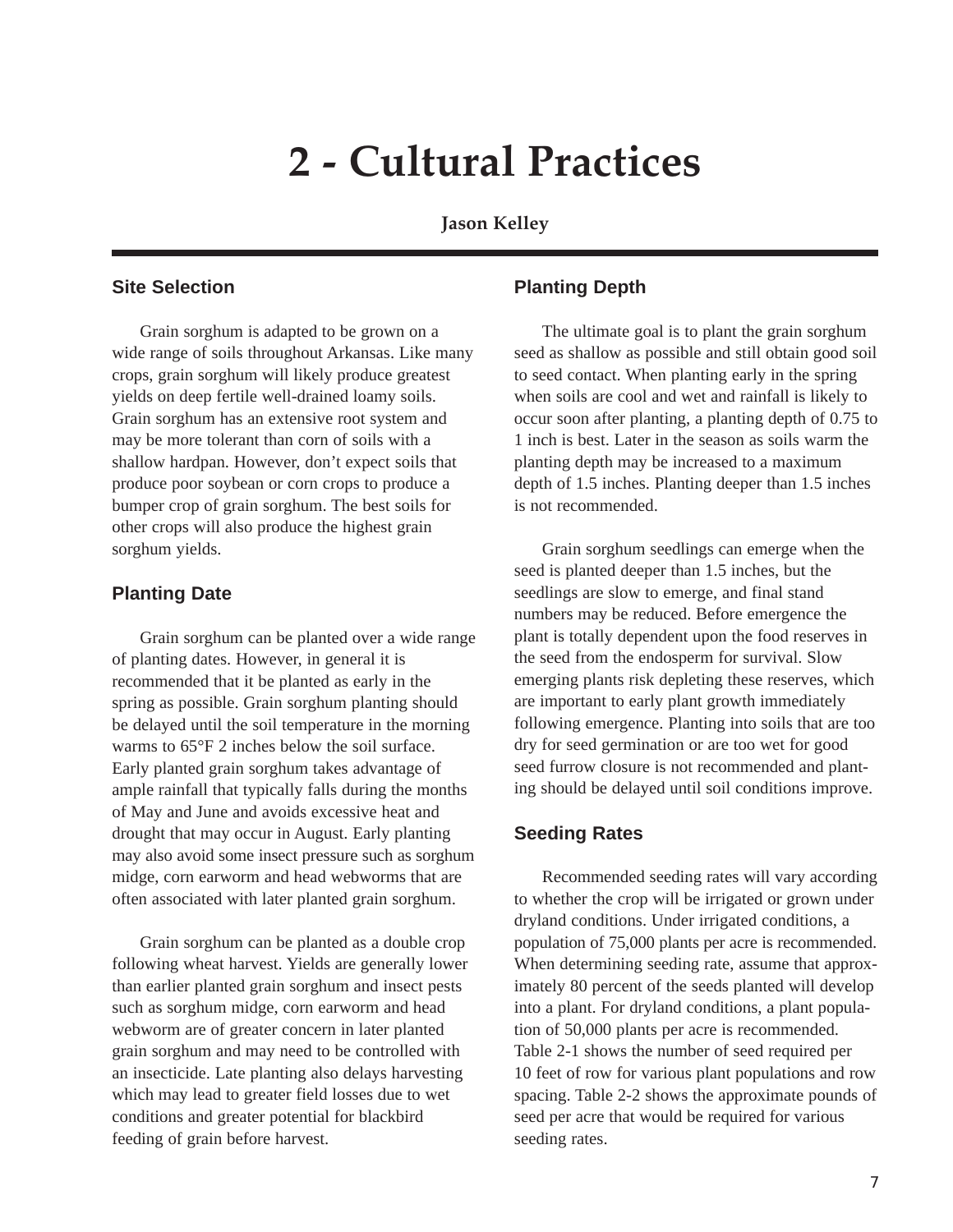If replanting is considered due to perceived low plant population, remember the grain sorghum plant has a tremendous ability to adapt to its growing conditions. Research conducted by neighboring states suggests that plant populations as low as 30,000 may result in slightly lower yields, but may not be low enough to warrant replanting. Grain sorghum is known for its ability to produce under moisture limiting conditions. Plant populations greater than necessary reduce the plants' ability to cope with moisture stress and produce plants with smaller stems which are more susceptible to lodging.

### **Row Spacing**

Grain sorghum can be planted in a wide range of row spacing, generally ranging from 6 to 40-inch rows. Grain sorghum will likely be planted using the same equipment as planting soybean, corn or cotton and row spacing will be dependent upon the equipment the producer is currently utilizing. Grain sorghum can also be planted using a grain drill which would allow for narrow row spacing, down to 6 inches. Taping or plugging every other or every third opener on a grain drill gives producers more freedom to change row spacing. Planting in wide rows (36 to 40 inches) will not likely maximize grain sorghum yields.

Research from other states has indicated that yields were maximized when using rows as narrow as 10 inches, especially when the crop was irrigated

or when conditions were favorable for high yields. When conditions were not ideal for maximum yields, such as in a dryland production system, row spacing had less of an impact on grain yield. Late planted grain sorghum, such as double crop following wheat may yield more when planted in narrow rows.

#### **Hybrid Selection**

Many agronomic factors should be considered when choosing a grain sorghum hybrid. Yield is considered the most important factor in hybrid selection, but maturity, stalk strength and disease resistance are also very important criteria to evaluate. In general, a full season hybrid should be selected. A good full season hybrid will generally out yield a good early season hybrid, provided that conditions are equal and favorable for growth. If grain sorghum is planted extremely late, a shorter season hybrid may be required.

If plant lodging has been a problem in the past, growers should scrutinize a given hybrid's ratings for stalk strength, stalk rot and charcoal rot resistance and stay green ratings. These ratings can give a producer indications of the hybrid's ability to stand under adverse growing and harvesting conditions. If grain sorghum is grown in narrow rows, particular attention should be given to the lodging ratings, since narrow row spacing may be more prone to lodging.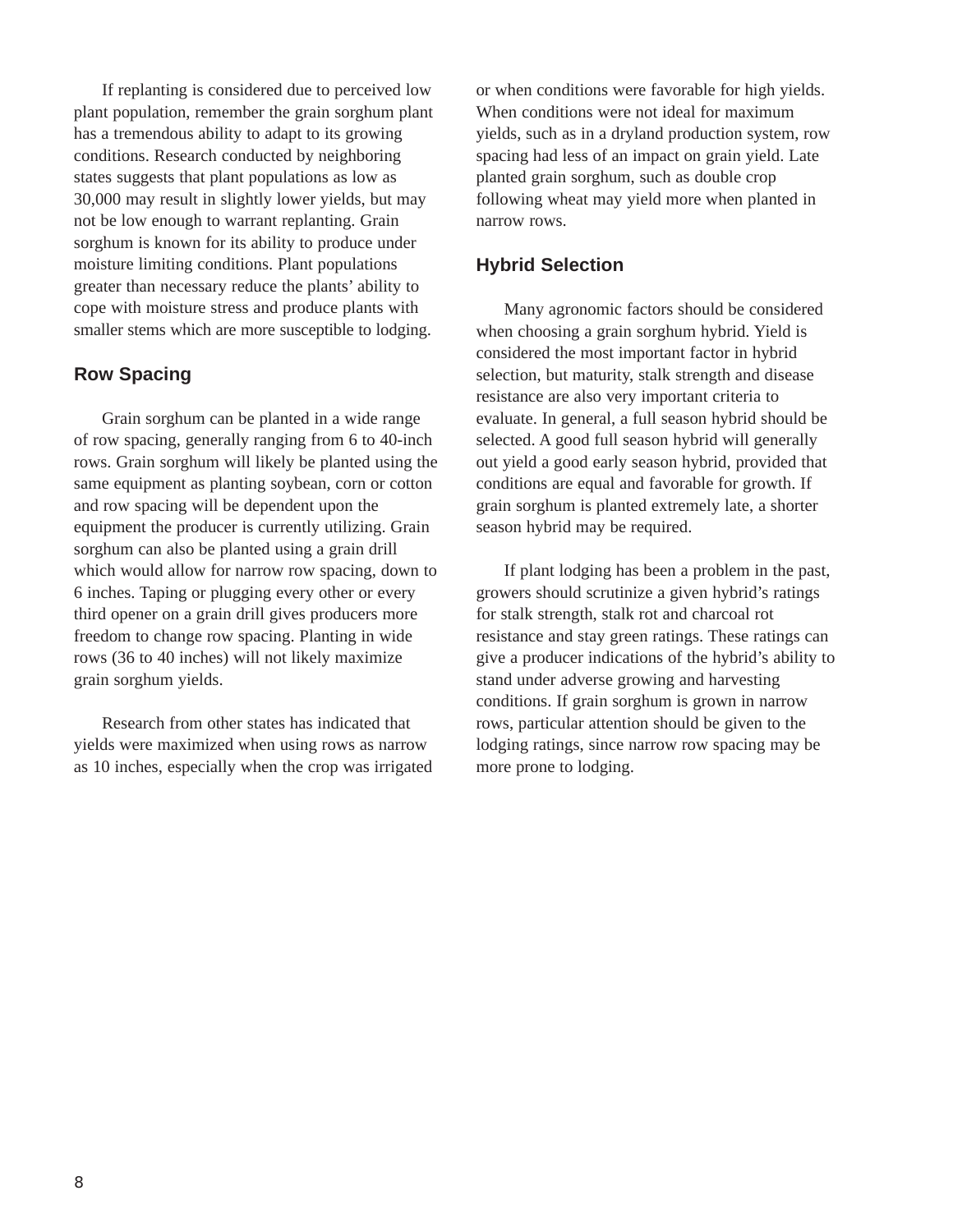| Table 2-1. Grain Sorghum Seeding Rate Information. |                             |       |                  |       |       |       |       |       |                         |
|----------------------------------------------------|-----------------------------|-------|------------------|-------|-------|-------|-------|-------|-------------------------|
|                                                    | <b>Row Spacing (inches)</b> |       |                  |       |       |       |       |       |                         |
| <b>Seeding Rate</b>                                | $\overline{7}$              | 10    | 15               | 20    | 30    | 36    | 38    | 40    | <b>Final Population</b> |
| (seeds per acre)                                   |                             |       | at 80% Emergence |       |       |       |       |       |                         |
| 45000                                              | 6.0                         | 8.6   | 12.9             | 17.2  | 25.8  | 31.0  | 32.7  | 34.4  | 36000                   |
| 47500                                              | 6.4                         | 9.1   | 13.6             | 18.2  | 27.3  | 32.7  | 34.5  | 36.3  | 38000                   |
| 50000                                              | 6.7                         | 9.6   | 14.3             | 19.1  | 28.7  | 34.4  | 36.3  | 38.3  | 40000                   |
| 52500                                              | 7.0                         | 10.0  | 15.1             | 20.1  | 30.1  | 36.2  | 38.2  | 40.2  | 42000                   |
| 55000                                              | 7.4                         | 10.5  | 15.8             | 21.0  | 31.6  | 37.9  | 40.0  | 42.1  | 44000                   |
| 57500                                              | 7.7                         | 11.0  | 16.5             | 22.0  | 33.0  | 39.6  | 41.8  | 44.0  | 46000                   |
| 60000                                              | 8.0                         | 11.5  | 17.2             | 23.0  | 34.4  | 41.3  | 43.6  | 45.9  | 48000                   |
| 62500                                              | 8.4                         | 12.0  | 17.9             | 23.9  | 35.9  | 43.0  | 45.4  | 47.8  | 50000                   |
| 65000                                              | 8.7                         | 12.4  | 18.7             | 24.9  | 37.3  | 44.8  | 47.3  | 49.7  | 52000                   |
| 67500                                              | 9.0                         | 12.9  | 19.4             | 25.8  | 38.7  | 46.5  | 49.1  | 51.7  | 54000                   |
| 70000                                              | 9.4                         | 13.4  | 20.1             | 26.8  | 40.2  | 48.2  | 50.9  | 53.6  | 56000                   |
| 72500                                              | 9.7                         | 13.9  | 20.8             | 27.7  | 41.6  | 49.9  | 52.7  | 55.5  | 58000                   |
| 75000                                              | 10.0                        | 14.3  | 21.5             | 28.7  | 43.0  | 51.7  | 54.5  | 57.4  | 60000                   |
| 80000                                              | 10.7                        | 15.3  | 23.0             | 30.6  | 45.9  | 55.1  | 58.2  | 61.2  | 64000                   |
| 85000                                              | 11.4                        | 16.3  | 24.4             | 32.5  | 48.8  | 58.5  | 61.8  | 65.0  | 68000                   |
| 90000                                              | 12.1                        | 17.2  | 25.8             | 34.4  | 51.7  | 62.0  | 65.4  | 68.9  | 72000                   |
| 95000                                              | 12.7                        | 18.2  | 27.3             | 36.3  | 54.5  | 65.4  | 69.1  | 72.7  | 76000                   |
| 100000                                             | 13.4                        | 19.1  | 28.7             | 38.3  | 57.4  | 68.9  | 72.7  | 76.5  | 80000                   |
| Linear feet of<br>row per acre                     | 74674                       | 52272 | 34848            | 26136 | 17424 | 14520 | 13756 | 13068 |                         |